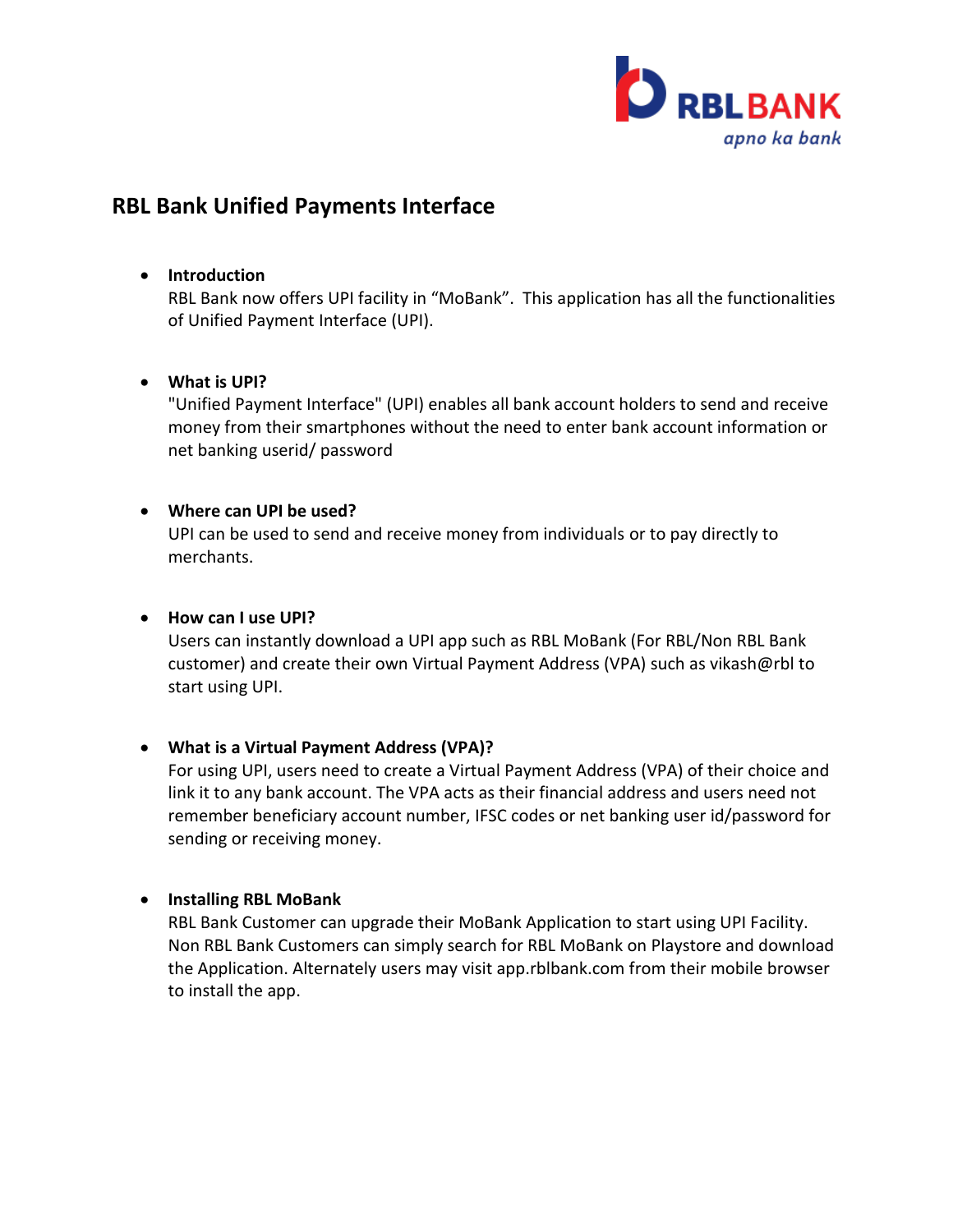#### **User Registration Steps**

The user registration and sign-up involves:



- 1. You need to validate the mobile number by sending an SMS. An auto SMS will be triggered on clicking the "Send SMS" button. Please ensure that the Mobile number is registered with the bank account(s) that needs to be linked. In case of dual SIM phones, SMS will be triggered from the default SIM or the SIM in slot 1
- 2. Once the mobile number is verified, you need to fill in the necessary details as required
- 3. Enter the PIN code you will be using to loin in to the UPI application
- 4. After checking the 'Terms and Conditions' box, Click on 'Activate account' button. Initially the Info-graphics is shown so that you can proceed to Add Bank Account immediately after successful user registration.

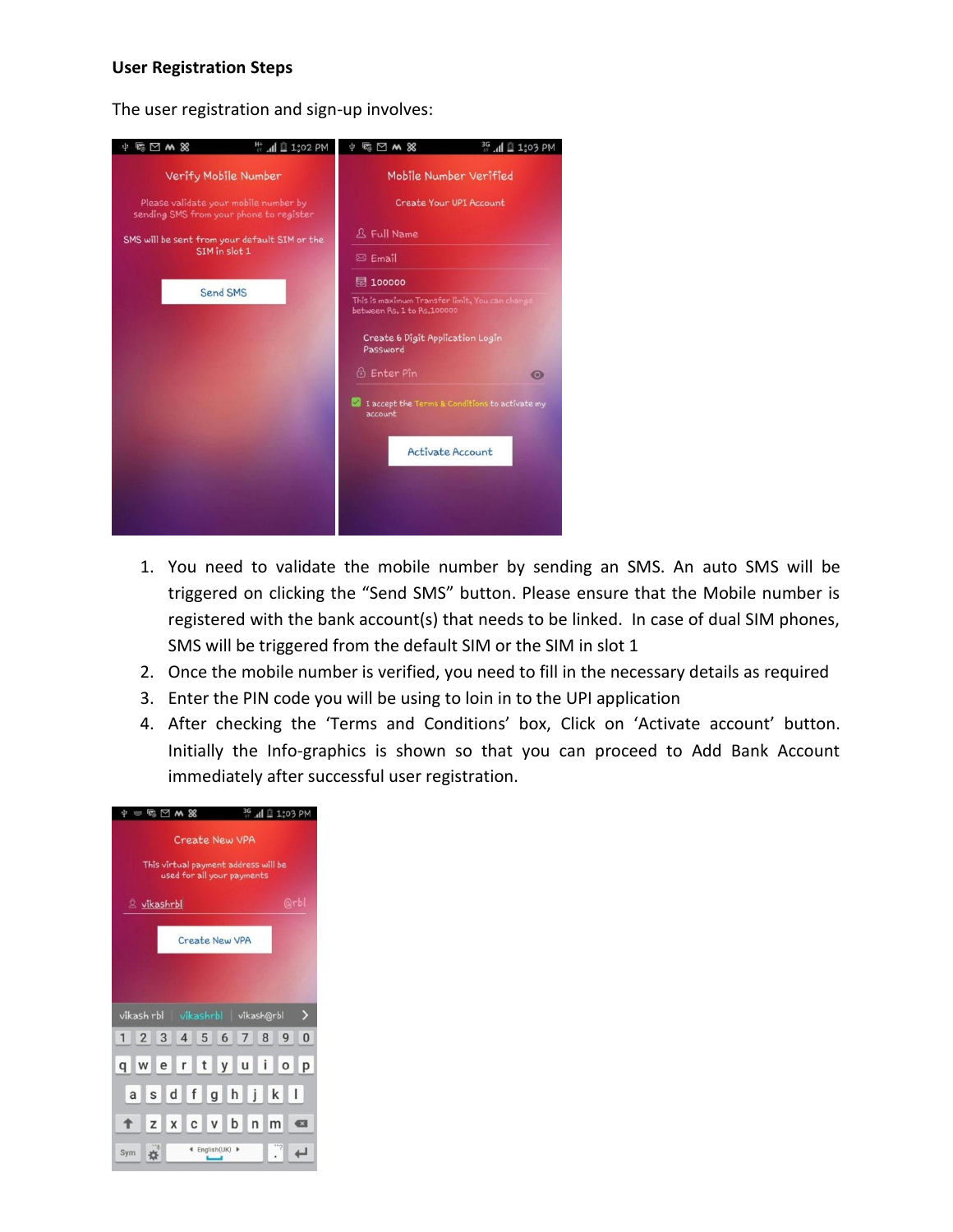The user needs to create their VPA in the format "abc@rbl" where "abc" is the unique identifier for the user. "abc@rbl" becomes the users VPA.

The user needs to add a Bank account to the VPA. The detailed steps to add a Bank account is given in the **"Add/Manage Accounts"** section below



The login is through the 10 digit mobile number and the 6 digit PIN set during registration. In case the user forgot their PIN, they can use the "Forgot PIN" option on the login page to reset their PIN.

Once logged in you will get the RBL Home page following screen:

## **UPI Home Page**

1. **Send Money**—Allows the user to send money to a VPA or an Account number/IFSC/Aadhar number The user selects the Payer VPA, Account to be debited, Transfer Mode (VPA/Account number/Aadhar/Select from Beneficiaries list), Enters the corresponding Payee details and the Amount and click "Submit" button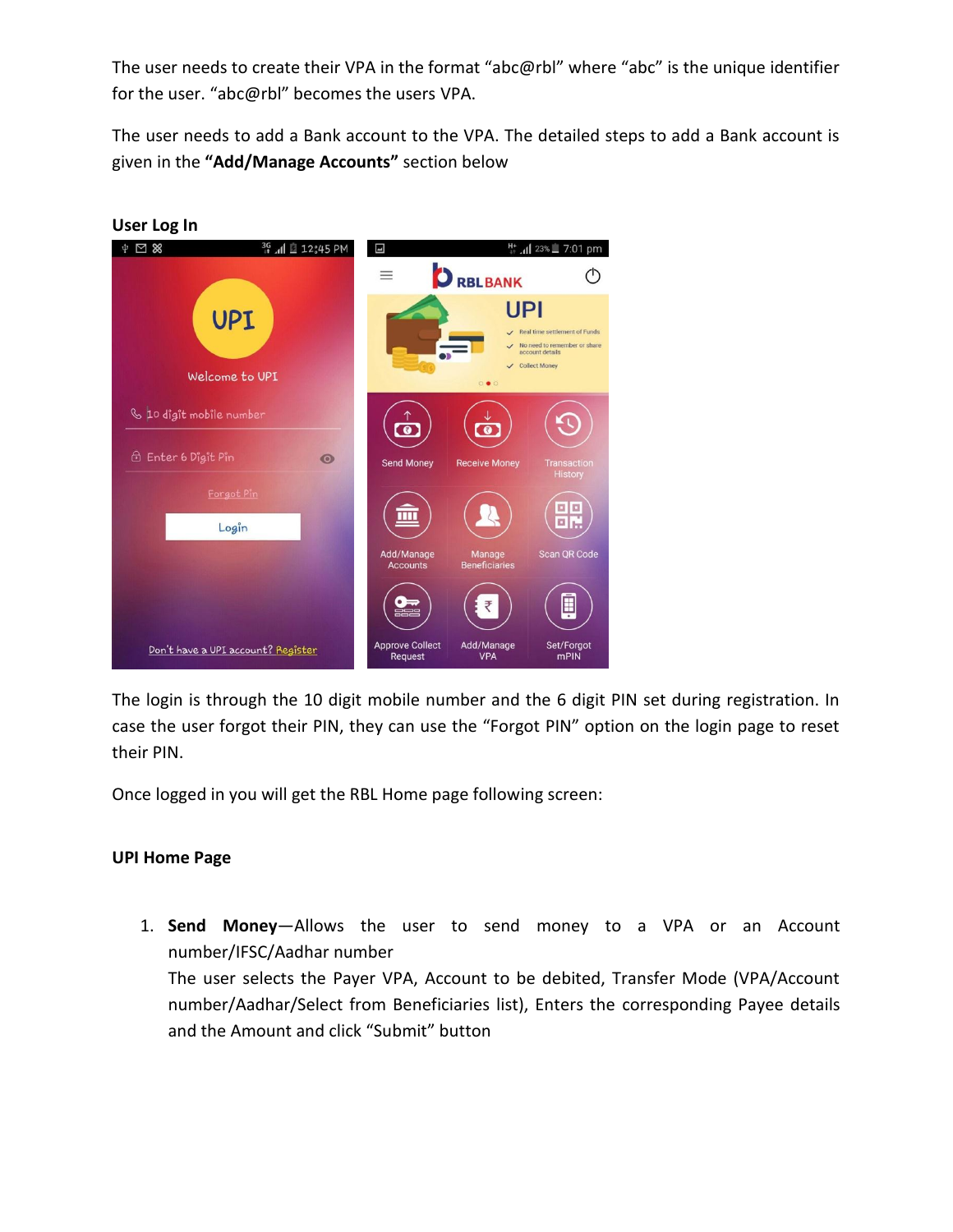| <b>D</b> RBLBANK<br>$=$              | で H 4 11:14  | n<br>$\equiv$        | © H 4 12:39<br><b>D</b> RBLBANK |
|--------------------------------------|--------------|----------------------|---------------------------------|
| <b>Payer Virtual Address</b>         |              |                      | <b>SEND MONEY</b>               |
| shekhar@rbl                          | ×            | <b>Bank Name</b>     | <b>ICICI Bank</b>               |
| <b>Account to Debit</b>              |              |                      |                                 |
| XXXXXXXXXXX112637-RBL                | $\mathbf{v}$ | <b>Payer Details</b> | XXXXXXXXXXXX557399              |
| <b>Transfer Mode</b>                 |              | <b>Transfer mode</b> | <b>Virtual Address</b>          |
| <b>Virtual Address</b>               |              |                      |                                 |
| <b>Payee Virtual Payment Address</b> |              | Payee Name           | <b>VIKASH KUMAR SINGH</b>       |
| Amount                               |              | Payee Address        | vikashrbl@rbl                   |
| ₹                                    |              |                      | ₹1.00                           |
| Payee Name                           |              | Amount               |                                 |
|                                      |              | Remark               | $\ddot{\phantom{1}}$            |
| Remark                               |              |                      |                                 |
|                                      |              |                      | Confirm                         |
| Submit                               |              |                      |                                 |
|                                      |              |                      |                                 |
| O<br>Δ                               | Δ            | Δ                    | O<br>П                          |

**2. Receive Money -** Allows the user to request money from a VPA The user selects the Payer VPA, Account to be credited, Payee VPA and Amount, the Expiry of the request click "Submit" button



- **3. Transaction History -** The user can view the entire transaction history on UPI. The page can be refreshed by pulling down and to raise a dispute on any transaction, please swipe left after clicking on a specific transaction
- **4. Add/Manage accounts –** User can add and manage multiple Bank accounts

To add a Bank account, user selects the corresponding Bank form the dropdown. All accounts linked to the registered mobile number will be automatically fetched by the app.

The user selects the account number, enters the nick name and clicks on "Submit"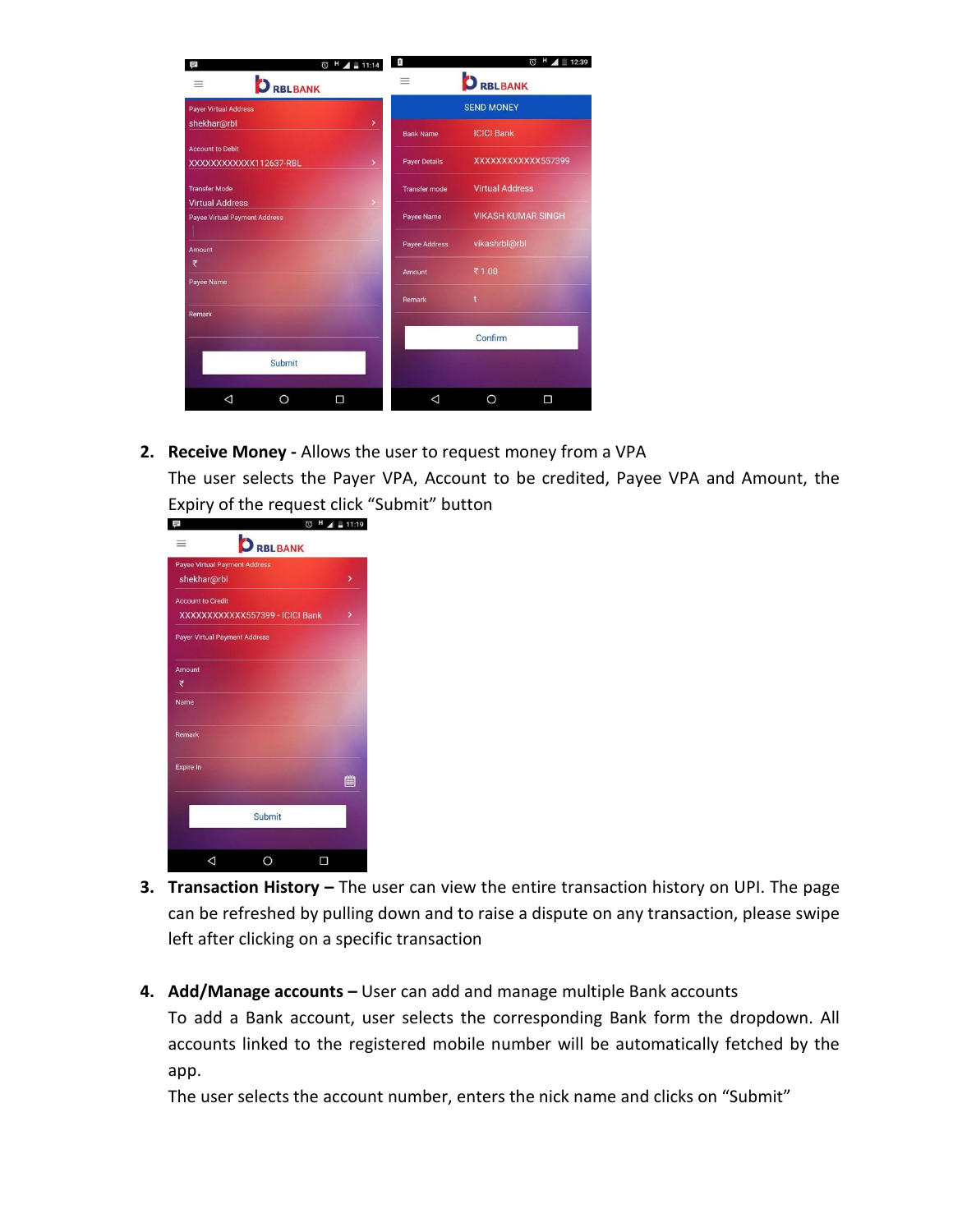If the account is registered for mobile banking, the user is prompted whether to change the MPIN or not. In case the user does not wish to change the MPIN, the registration process is complete. In case the user wishes to change the MPIN, they need to enter the old MPIN and the new MPIN to complete the registration process

Users can also deleted linked accounts from this page. To delete an account click on the "Delete" icon on the left side of the corresponding account

| 目 | <b>① 3G 4 11:47</b>         |  |  |  |  |
|---|-----------------------------|--|--|--|--|
|   | <b>D</b> RBLBANK<br>$=$     |  |  |  |  |
|   | <b>ADD BANK ACCOUNT</b>     |  |  |  |  |
|   | Search/Select your bank     |  |  |  |  |
|   | ><br><b>Allahabad Bank</b>  |  |  |  |  |
|   | Andhra Bank                 |  |  |  |  |
|   | Axis Bank Ltd               |  |  |  |  |
|   | <b>Bank of Baroda</b>       |  |  |  |  |
|   | Bank of India               |  |  |  |  |
|   | <b>Bank of Maharashtra</b>  |  |  |  |  |
|   | Canara Bank                 |  |  |  |  |
|   | <b>Catholic Syrian Bank</b> |  |  |  |  |
|   | Central Bankof India        |  |  |  |  |
|   | Submit                      |  |  |  |  |
|   |                             |  |  |  |  |
|   |                             |  |  |  |  |

5. **Manage Beneficiaries** – User can add and manage beneficiaries using this option. User can add beneficiaries using Virtual address or Account No/IFSC Aadhar number For VPA, the user enters the VPA of the beneficiary and the Name of the beneficiary and clicks "Submit"

For Account no/IFSC, the user enters the IFSC code, Account number and the Account holder name and clicks "Submit"

For Aadhar, the user enters the Aadhar number and the beneficiary name an clicks "Submit"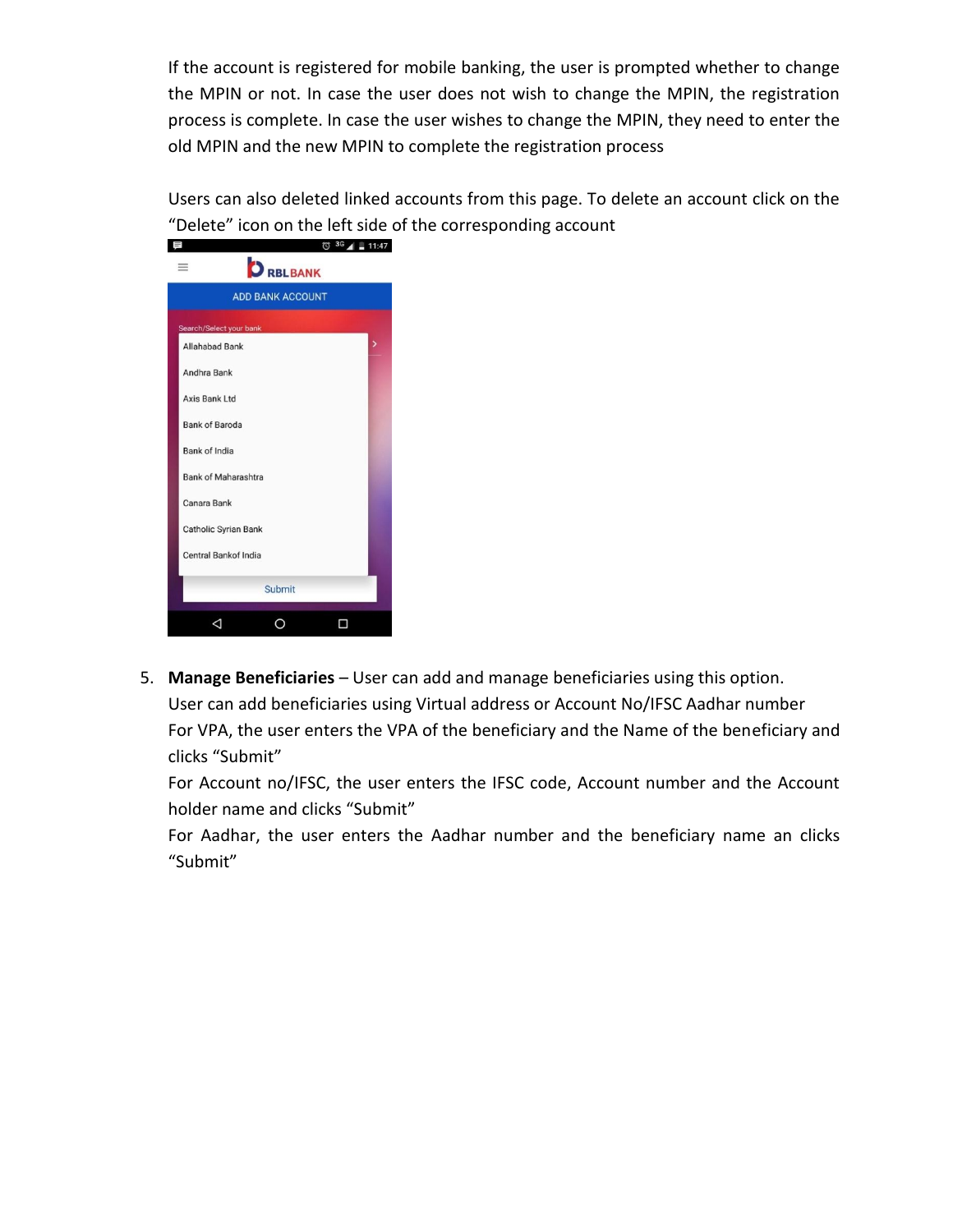|                         | RBLBANK             | н<br>0<br>12:25 |  |  |
|-------------------------|---------------------|-----------------|--|--|
| <b>ADD BENEFICIARY</b>  |                     |                 |  |  |
| <b>Transfer Mode</b>    |                     |                 |  |  |
| <b>Virtual Address</b>  | ١<br>$\circledcirc$ |                 |  |  |
| Account No. / IFSC Code | $\bigcirc$          |                 |  |  |
| Aadhaar Number          |                     | ∩               |  |  |
| <b>VPA Name</b>         |                     |                 |  |  |
|                         |                     |                 |  |  |
|                         | Submit              |                 |  |  |
|                         |                     |                 |  |  |
|                         |                     |                 |  |  |
|                         |                     |                 |  |  |
|                         |                     |                 |  |  |
|                         |                     |                 |  |  |

- 6. **Scan QR code** If an user wishes to complete a transaction by scanning QR code, click on the icon to open up the device camera, scan the QR code and complete the payment
- **7.** Approve Collect request The users can approve/reject collect requests that has been raised

The user clicks on the corresponding request, selects the account to pay from and authorize/ decline the request. User is asked to authenticate the transaction while authorizing using MPIN



8. **Add/Manage VPA** - The user can add multiple VPA's. The user selects the Account, Enters the VPA name and the maximum pay limit and clicks on "Submit" User can also update the linked VPA's using this option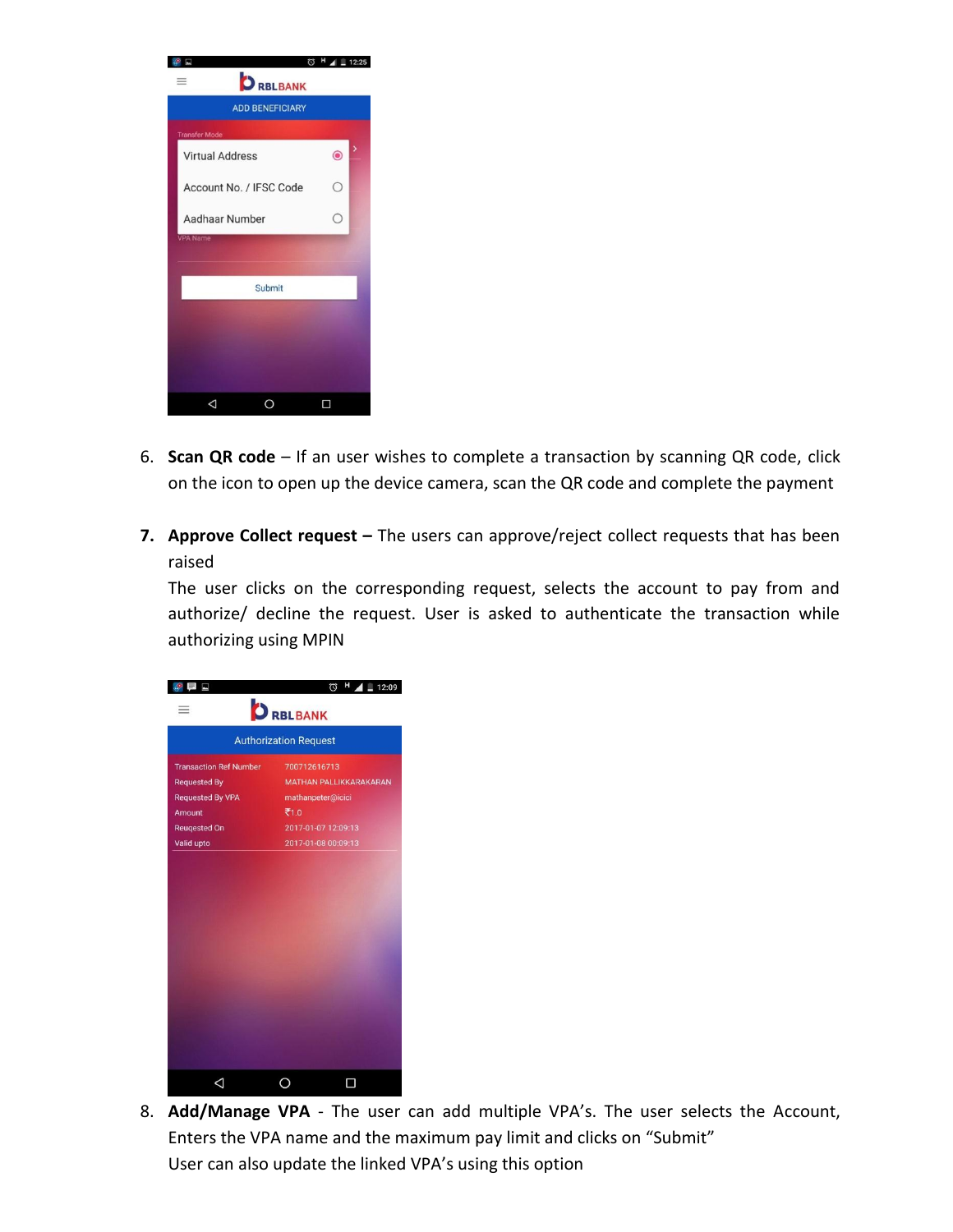**9. Set/Forget MPIN –** The user can set the MPIN for linked accounts from this option. The user selects the account, enters the last 6 digits of the corresponding debit card and it's expiry and clicks on "Submit". User enters the OTP and the new MPIN for the account.

| © H 4 12:21<br>Е<br>RBLBANK                                        |               | <b>to</b> H<br>Ε<br>■ 12:22                                                  |
|--------------------------------------------------------------------|---------------|------------------------------------------------------------------------------|
| Set/Forgot mPIN                                                    |               |                                                                              |
| Select your account to register<br>XXXXXXXXXXXX557399 - ICICI Bank | $\rightarrow$ | <b>ICICI Bank</b><br>Please enter the requested information                  |
| Last 6 Digit of Debit Card                                         |               | Registered Mobile No.: 919871881468<br>Enter your OTP                        |
| <b>Expire Month</b><br><b>Expire Year</b>                          |               | Enter your MPIN<br><b>SUBMIT</b>                                             |
| Submit                                                             |               |                                                                              |
|                                                                    |               | $\overline{2}$<br>3<br>$\overline{4}$<br>5<br>6<br>7 8<br>9<br>$\Omega$<br>1 |
|                                                                    |               | i<br>y<br>$\cup$<br>e<br>t<br>W<br>$\mathsf{r}$<br>$\circ$<br>q<br>p         |
|                                                                    |               | f<br>$\mathsf{k}$<br>1<br>d<br>h<br>$\mathbf{i}$<br>S<br>a<br>g              |
|                                                                    |               | b<br>Z<br>$\mathsf{n}$<br>X<br>$\mathsf{C}$<br>$\vee$<br>m                   |
|                                                                    |               | ٠N<br>⊕<br>71©<br>¥                                                          |
| ◁<br>Ω<br>O                                                        |               | Δ<br>O<br>Ω<br>T                                                             |

#### **Quick Task Menus**

The drop-down on the top-left corner of the screen shows the quick-task menu for performing various tasks without having to go through the menus. The drop-down on the top right corner of the mobile screen has options offers menus for making various types of transactions on the go

Apart from the options above, the quick menu has the following

- Deregister—Lets the user deregister from UP functionality
- Contact Us
- Feedback Provide feedback through email

#### **Abbreviations**

| UPI         | Unified Payment Interface       |
|-------------|---------------------------------|
| <b>PSP</b>  | <b>Payment Service Provider</b> |
| Payer       | Remitter                        |
| Payee       | Beneficiary                     |
| <b>MPIN</b> | <b>Mobile Banking PIN</b>       |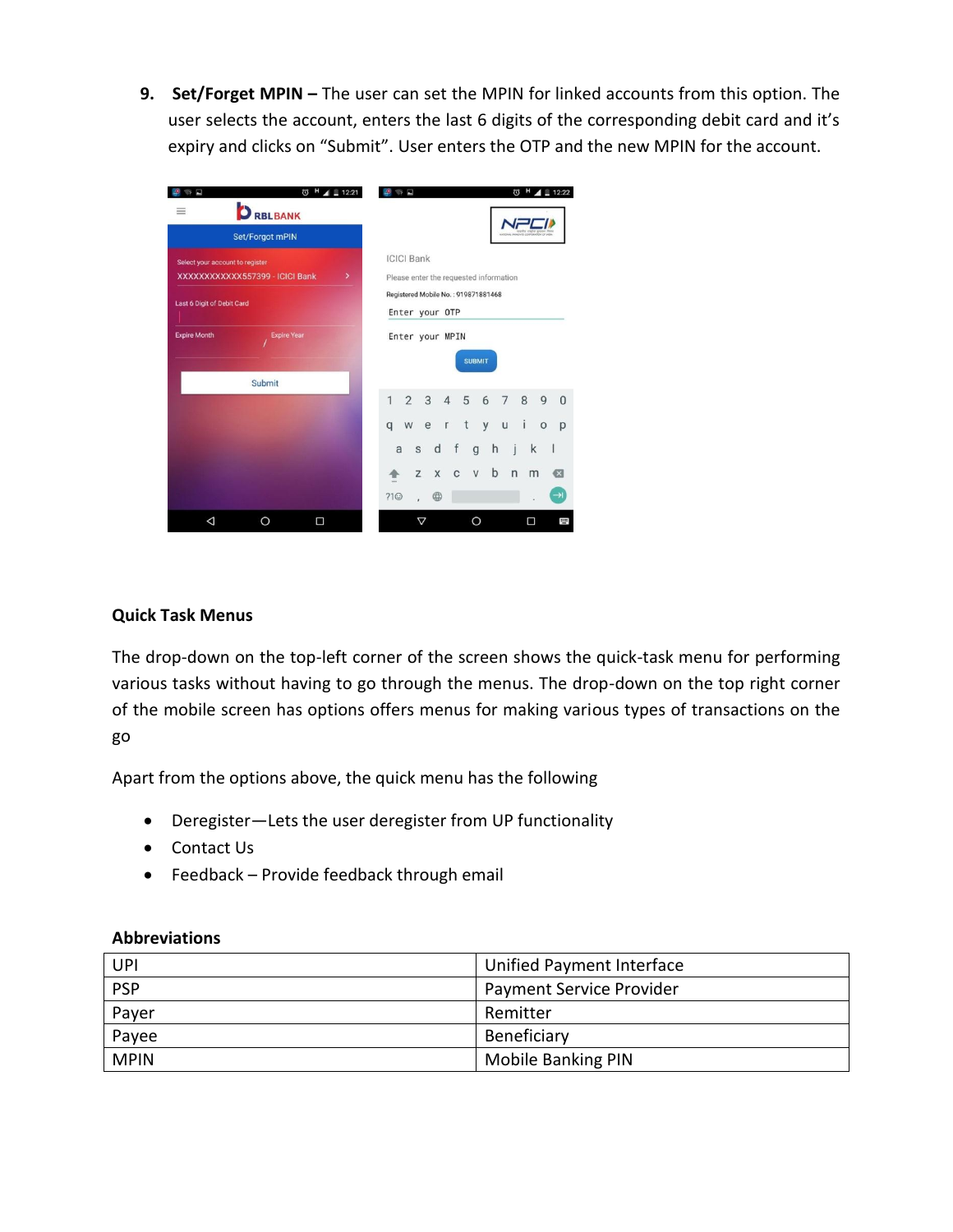- 1. RBL UPI facility is available on which platforms? RBL UPI facility is currently available for Android smart phone users and can be downloaded through Playstore. For iOS it would be made available shortly.
- 2. Do I need to register for making transactions using UPI? Yes, you need to register one time for UPI on RBL MoBank application. The steps for registration in detail are given above .
- 3. I am not a customer of RBL Bank can I still use RBL MoBank UPI application? Yes, you can download RBL MoBank and use the UPI functionality even if you are not an RBL Customer. You can add all accounts maintained in other banks participating in UPI. However to use banking functionalities of MoBank, you need to be a registered RBL customer.
- 4. Are there any charges on UPI Transactions? As of now there are no charges on UPI Transactions charged to the customer.
- 5. How do I register in the RBL MoBank UPI facility? The detailed registration process is described above.
- 6. I am not able to add certain accounts to my VPA. Why is that? As of now, you can link only **Savings / Current accounts or Overdraft** accounts in UPI. The mode of operation should be Self, Either or Survivor , Anyone or Survivor. In case you have multiple Customer Identification ID's with the same Bank you may receive an error message while trying to link your accounts. Please check with your primary Bank for more details.
- 7. How to do transactions from RBL MoBank UPI? Detailed steps for Sending money and Collecting money via UPI has been given above.
- 8. Where I can see my past transactions? To see your past transactions click on "Transaction History"
- 9. I send money using "Send money" option and my account got debited. However the beneficiary has not received the money. What do I do? You need to raise a dispute on the transaction. In "Transaction History" select the particular transaction and swipe right. In the "Description" column you may detail out the issue and click on submit.
- 10. Someone had sent me money but it has not been credited in my account. What do I do? The payer needs to raise a dispute on the transaction. Ask the payer to raise a dispute through their PSP application.
- 11. How is UPI different from IMPS? UPI provides a set of additional benefits over IMPS such as:

## **FAQ's**